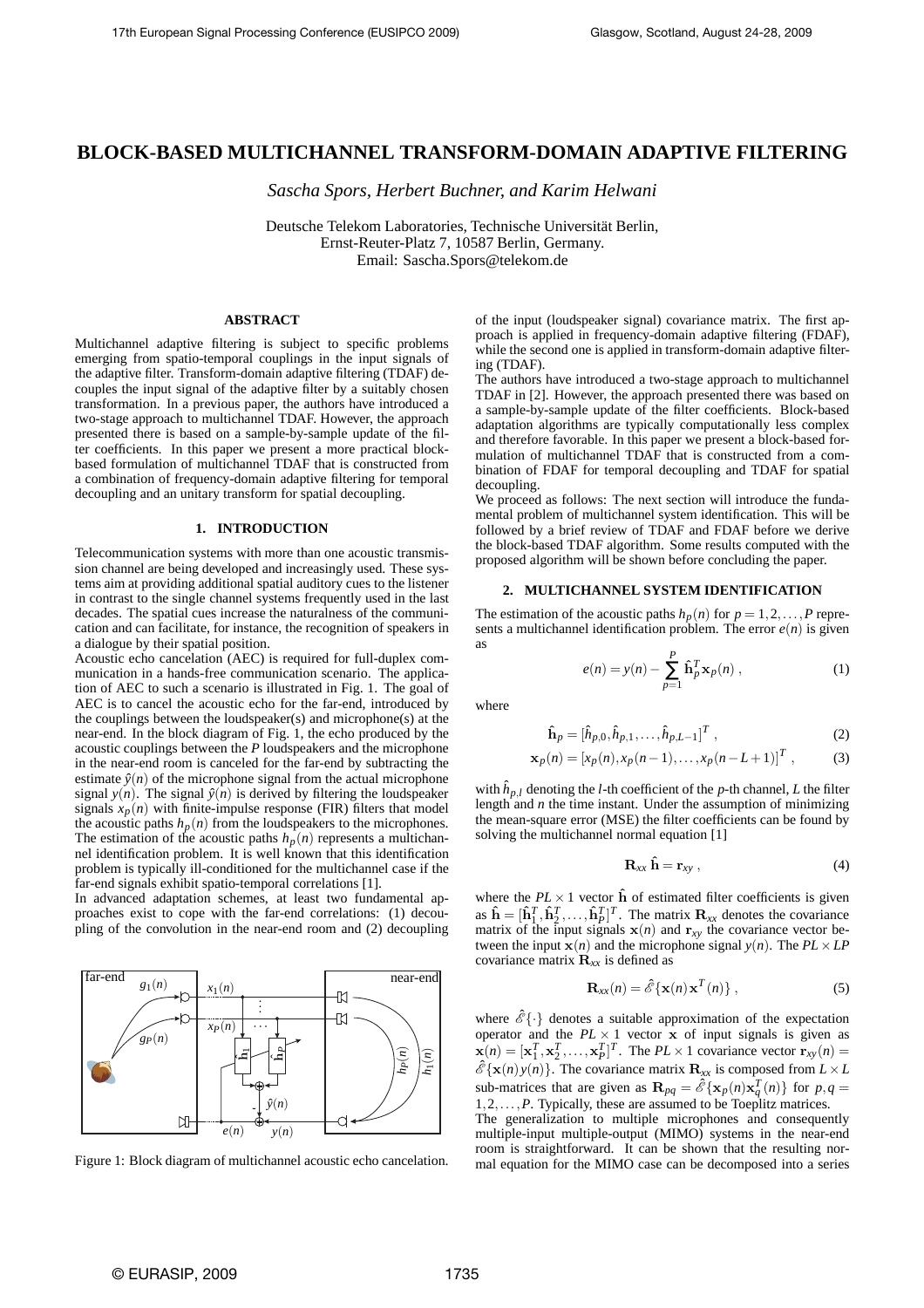of independent multiple-input single-output (MISO) normal equations [1] for each microphone channel. Hence, the consideration of a MISO system in the near-end room is sufficient in the context of this work.

The solution of the normal equation (4) is subject to numerical problems when the covariance matrix  $\mathbf{R}_{xx}$  is ill-conditioned. It can be shown that this is the case when spatio-temporal correlations exist between the loudspeaker signals  $x_p(n)$ .

## **3. A TWO-STAGE APPROACH TO MULTICHANNEL TDAF**

Transform-domain adaptive filtering (TDAF) is a technique that performs the filter adaptation in a transform domain. In the ideal case, the far-end signals will be decorrelated by a suitably chosen transformation. The ideal transformation can be deduced from the covariance matrix  $\mathbf{R}_{xx}(n)$  and is data-dependent in general. TDAF has originally been introduced for the single channel case [3]. In a previous paper [2] we have proposed multichannel TDAF, based on a two-step decoupling of the covariance matrix. The approach is briefly reviewed in the following.

#### **3.1 Spatio-temporal decoupling**

The spatio-temporal decoupling consists of two steps: (1) temporal decoupling using a discrete Fourier transform (DFT) based transformation and (2) a spatial decoupling using a unitary transform.

Assuming stationary signals  $x_p(n)$  and the correlation method to estimate the covariance matrix, the sub-matrices  $\mathbf{R}_{pq}$  exhibit Toeplitz structure [4]. These assumptions hold well for typical signals. For large block lengths ( $L \rightarrow \infty$ ) the matrices  $\mathbf{R}_{pq}$  become equivalent to circulant matrices [5]. Circulant matrices can be diagonalized by the DFT

$$
\mathbf{R}_{xx} = \mathbf{F} \mathbf{\underline{S}}_{xx} \mathbf{F}^H , \qquad (6)
$$

where **F** denotes a  $PL \times LP$  block-diagonal matrix whose diagonal blocks are composed from  $L \times L$  DFT matrices  $\mathbf{F}_L$ . Frequency domain quantities are underlined. The elements of the (normalized) DFT matrices  $\mathbf{F}_L$  are given as  $f_{nm} = 1/\sqrt{L} \cdot e^{-j2\pi nm/L}$  for  $n,m = 0,1,...,L-1$ . The block-matrix  $S_{xx}$  is composed from the *L*×*L* diagonal matrices

$$
\underline{\mathbf{S}}_{pq} = \text{diag}\{\underline{s}_{pq}^{(0)}, \underline{s}_{pq}^{(1)}, \dots, \underline{s}_{pq}^{(L-1)}\},\tag{7}
$$

where the elements  $\frac{s_{pq}}{s_{pq}}$  for  $v = 0, 1, ..., L-1$  are given by the DFT of the first column of  $\mathbf{R}_{pq}$ . The frequency bin is denoted as *v*.

In order to achieve further spatial decoupling, the matrix  $S_{xx}$  has to be reordered such that all spatial couplings for one frequency bin are combined into submatrices  $\underline{S}^{(v)}$ . Formally, this can be reached by a suitably chosen permutation matrix  $A_L$ . The submatrices  $S^{(v)}$ can then be diagonalized by application of the spectral theorem. Combining all described steps, the covariance matrix R*xx* can be expressed as

$$
\mathbf{R}_{xx} = \mathbf{F} \mathbf{A}_L \underline{\mathbf{U}}_L \underline{\mathbf{T}}_{xx} \underline{\mathbf{U}}_L^H \mathbf{A}_L^T \mathbf{F}^H
$$
 (8)

in terms of the diagonal matrix  $\underline{\underline{T}}_{xx}$  which is composed from the spatio-temporal eigenvalues of  $\mathbf{R}_{xx}$ . These eigenvalues can be linked to the spatio-temporal correlation coefficients of the input signals  $x_p(n)$  [2].

The  $LP \times PL$  matrix  $U_L$  denotes a block-diagonal matrix composed from the  $P \times P$  submatrices  $\underline{U}^{(v)}$  constructed from the singular vectors of  $S^{(v)}$ . Note, that the desired decoupling of the covariance matrix has been achieved by a set of suitably chosen unitary transforms. This favorable property is beneficial for mathematical rearrangements in the algorithm.

### **3.2 Multichannel TDAF**

Introducing Eq. (8) into the normal equation (4) and exploiting the unitarity of the transform matrices yields the transformed normal equation

$$
\underline{\underline{\mathbf{T}}}_{xx} \underbrace{\underline{\mathbf{U}}_L^H \mathbf{A}_L^T \mathbf{F}^H \hat{\mathbf{h}}}_{\underline{\underline{\hat{\mathbf{h}}}}} = \underbrace{\underline{\mathbf{U}}_L^H \mathbf{A}_L^T \mathbf{F}^H \mathbf{r}_{xy}}_{\underline{\underline{\hat{\mathbf{h}}}}_{yy}},
$$
(9)

where  $\underline{\hat{\mathbf{h}}}$  and  $\underline{\mathbf{t}}_{xy}$  denote the transformed vector of filter coefficients

 $\hat{\mathbf{h}}$  and the transformed covariance vector  $\mathbf{r}_{xy}$ , respectively. Since  $\underline{\mathbf{T}}_{xx}$  is diagonal, the normal equation (4) has been decomposed by  $\frac{dS}{dt}$  transformations into a series of scalar equations.

The solution of the normal equation (9) involves the inversion of the diagonal matrix  $\underline{\mathbf{T}}_{xx}$  containing the spatio-temporal eigenvalues of  $\mathbf{R}_{xx}$ . If one or more of these are zero or close to zero this will be subject to numerical problems. It was shown in [2] that these eigenvalues are linked to the spatio-temporal correlations in the farend signals and that strong correlations lead to eigenvalues that are (close to) zero. One benefit of TDAF is that a regularization can be performed spatially and temporally frequency-bin selective.

The derived transformations have been applied straightforwardly to the recursive-least squares (RLS) algorithm in [2]. The formulation is based on a sample-by-sample update of the filter coefficients. However, for a practical implementation block-based algorithms are favorable. The presented two-step approach to multichannel TDAF allows the utilization of known frequency domain techniques like frequency domain adaptive filtering (FDAF) for the temporal decoupling. After a brief review of generalized FDAF in the next section, a combination of TDAF and FDAF will be developed in Section 5.

## **4. FREQUENCY-DOMAIN ADAPTIVE FILTERING**

This section presents a brief review of generalized FDAF [6, 7]. FDAF is essentially based on a block formulation of the identification problem. This block formulation is derived by combining *L* consecutive samples into blocks, formulating the error signal (1) in terms of blocks and minimizing the error. For this purpose, the convolution operation in (1) is reformulated in terms of a matrix operation, where the input signals are combined into a matrix with Toeplitz structure. A Toeplitz matrix can be transformed into a circulant matrix by doubling its size. This concept is a fundamental building block of FDAF where the circulant matrix is then diagonalized by the DFT. This results in an overlap save formulation of the convolution by incorporating window functions.

The concept of generalized multichannel FDAF is closely linked to TDAF in the sense that it also aims at temporal decoupling. It is well known that the Fourier transformation diagonalizes linear time-shift invariant systems. FDAF employs the DFT for temporal decoupling of the near-end system. It can be shown [6] that this leads also to an approximate temporal decoupling of the covariance matrix  $\mathbf{R}_{xx}$ . This is due to fact that the DFT only approximately decouples the covariance matrix for the finite blocksize in practical implementations [5].

## **4.1 Algorithm**

The time-domain block error signal e(*m*) for a block length of *L* samples is defined as

$$
\mathbf{e}(m) = [e(mL), e(mL+1), \dots, e(mL+L-1)]^T, \qquad (10)
$$

where *m* denotes the block index. The microphone signal  $y(m)$  is defined in a similar fashion as  $e(m)$ . In order to derive an algorithm that requires only DFTs of size 2*L*, the error and microphone signals are zero padded before transformation into the frequency domain

$$
\underline{\mathbf{e}}'(m) = \mathbf{F}_{2L} \left[ \mathbf{0}_{1 \times L}, \mathbf{e}^{T}(m) \right]^{T}, \qquad (11)
$$

and similarly for the microphone signal. The loudspeaker signals in the frequency domain are given as

$$
\underline{\mathbf{X}}_p(m) = \text{diag}\{\mathbf{F}_{2L}[x_p(mL-L), \dots, x_p(mL+L-1)]^T\}, \quad (12a)
$$

$$
\underline{\mathbf{X}}(m) = [\underline{\mathbf{X}}_1(m), \dots, \underline{\mathbf{X}}_P(m)] \,. \tag{12b}
$$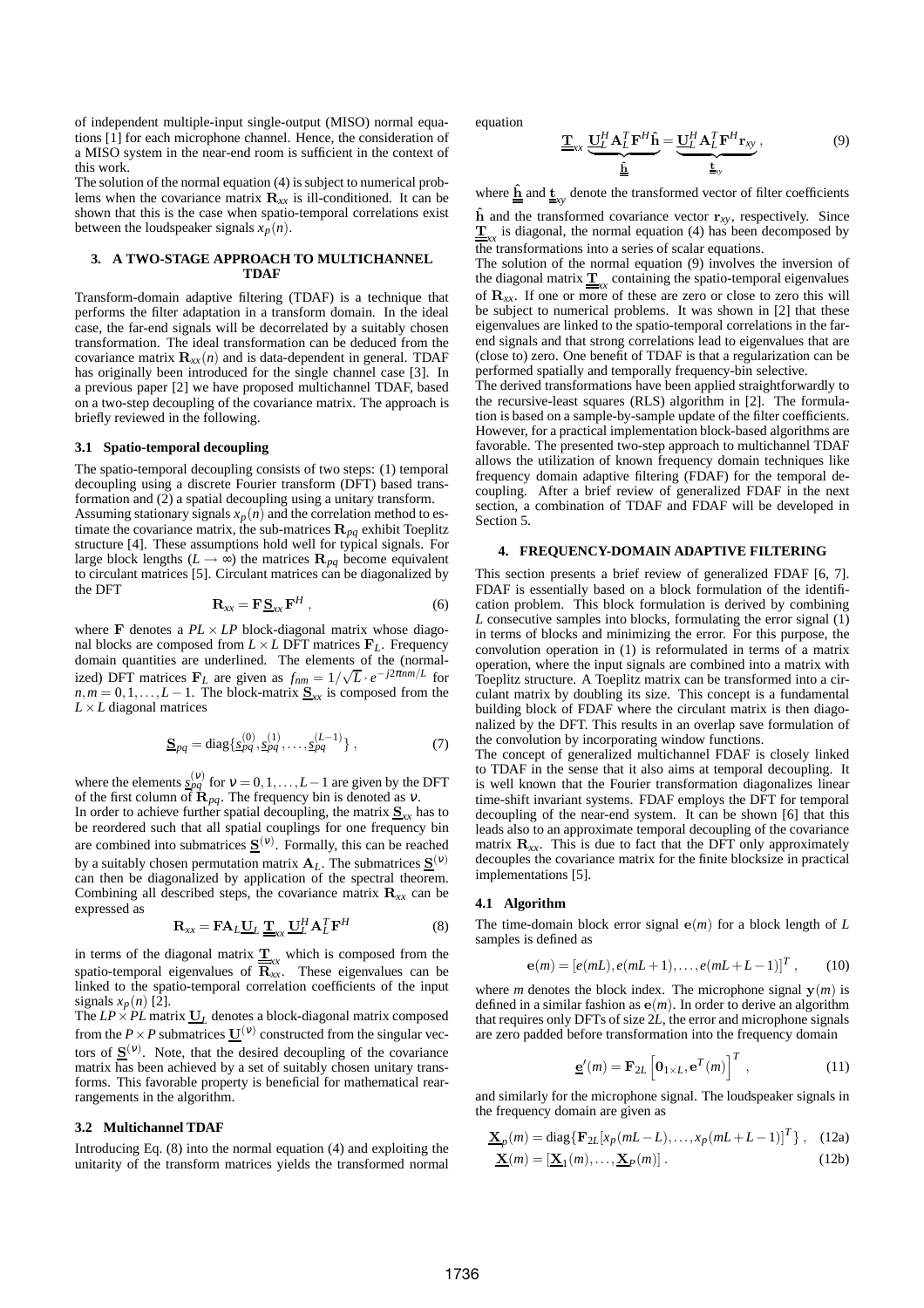The generic FDAF algorithm for MISO systems can then be summarized as follows [7]

$$
\underline{\mathbf{S}}(m) = \lambda \underline{\mathbf{S}}(m-1) + (1 - \lambda) \underline{\mathbf{X}}^H(m) \mathbf{G}_1 \underline{\mathbf{X}}(m) , \qquad (13a)
$$

$$
\underline{\mathbf{K}}(m) = (1 - \lambda)\underline{\mathbf{S}}^{-1}(m)\underline{\mathbf{X}}^{H}(m) ,
$$
 (13b)

$$
\underline{\mathbf{e}}'(m) = \underline{\mathbf{y}}'(m) - \mathbf{G}_2 \underline{\mathbf{X}}(m) \underline{\hat{\mathbf{h}}}'(m-1) ,
$$
 (13c)

$$
\underline{\hat{\mathbf{h}}}'(m) = \underline{\hat{\mathbf{h}}}'(m-1) + \mathbf{G}_3 \underline{\mathbf{K}}(m) \underline{\mathbf{e}}'(m) , \qquad (13d)
$$

where  $\lambda$  denotes the forgetting factor and  $\hat{\mathbf{h}}'(m)$  the zero padded vector of estimated filter coefficients which is defined as

$$
\underline{\hat{\mathbf{h}}}'(m) = \mathbf{G}_{2LP \times LP}^{10} \underline{\hat{\mathbf{h}}}'(m) , \qquad (14)
$$

where  $\mathbf{G}^{10}_{2LP\times LP}$  denotes a window matrix that performs the zero padding. It is defined as follows

$$
\mathbf{G}_{2LP \times LP}^{10} = \text{Bdiag}\{\mathbf{G}_{2L \times L}^{10}, \dots, \mathbf{G}_{2L \times L}^{10}\},\qquad(15a)
$$

$$
\mathbf{G}_{2L\times L}^{10} = \mathbf{F}_{2L} [\mathbf{I}_{L\times L}, \mathbf{0}_{L\times L}]^{T} \mathbf{F}_{L}^{-1} . \qquad (15b)
$$

In the FDAF algorithm the finite block length is explicitly accounted for by the constraint matrices  $G_1$ ,  $G_2$  and  $G_3$ . These are defined as

$$
\mathbf{G}_1 = \mathbf{G}_2 = \mathbf{F}_{2L} \text{Bdiag}\{\mathbf{0}_{L \times L}, \mathbf{I}_{L \times L}\} \mathbf{F}_{2L}^{-1},\tag{16a}
$$

$$
\mathbf{G}_3 = \text{Bdiag}\{\mathbf{G}_{2L \times 2L}^{10}, \dots, \mathbf{G}_{2L \times 2L}^{10}\},\qquad(16b)
$$

$$
\mathbf{G}_{2L \times 2L}^{10} = \mathbf{F}_{2L} \text{Bdiag}\{\mathbf{I}_{L \times L}, \mathbf{0}_{L \times L}\} \mathbf{F}_{2L}^{-1} \,. \tag{16c}
$$

The frequency domain algorithm given by (13) provides the optimal solution of the normal equation (4). The formulation can be extended straightforwardly to include partitioned impulse responses [6]. Partitioning improves the performance in the context of nonstationary signals and time-varying near-end system. It also allows to improve the delay in a practical implementation. For  $K = L$ partitions, this algorithm is equivalent to the time domain RLS algorithm.

Based on the generic FDAF algorithm a number of special cases and approximations can be derived that lead to most known algorithms and efficient algorithms [6, 7]. One frequently applied approximation, that is relevant in the context of this paper, will be discussed in the following.

#### **4.2 Approximations**

As discussed for TDAF in Section 3.1, the submatrices R*pq* of R*xx* are assumed to be Toeplitz. The same holds when doubling the block-size, as performed in FDAF. However, the DFT only diagonalizes Toeplitz matrices in the limiting case for  $L \rightarrow \infty$ . The resulting submatrices of  $S(m)$  will contain off-diagonal elements in practical implementations with finite block lengths. As a result, the frequency domain covariance matrix  $S(m)$  is not exactly (blockwise) diagonal in general. Hence, computing the inverse in (13b) results in a high computational complexity.

Approximating the constraint matrix  $G_1$  by  $G_1 = I/2$  results in a blockwise diagonal structure of  $\underline{\mathbf{S}}(m)$ . It has been shown in [6] that this approximation provides good results for sufficiently large block lengths *L*.

### **5. BLOCK-BASED MULTICHANNEL TDAF**

In order to derive a block-based algorithm for multichannel TDAF both block-based FDAF and the concept of TDAF are combined in the following. The two stage approach to TDAF presented in Section 3 separates the temporal decoupling from the spatial decoupling. Hence, FDAF can be utilized for temporal decoupling combined with the concept of spatial decoupling from TDAF. For this purpose the eigenvalue decomposition of TDAF is introduced into (13). It will be assumed in the following that  $G_1 = I/2$ . The generalization is straightforward as will be discussed later.

#### **5.1 Algorithm**

As for the TDAF approach introduced in Section 3, a reordering of the covariance matrix is desirable that combines the spatial couplings for one frequency bin into sub-matrices. This can be achieved in the framework of FDAF by post multiplying the frequency domain signal matrix  $\underline{\mathbf{X}}(m)$  by a  $2LP \times 2LP$  permutation matrix

$$
\mathbf{A} = \begin{bmatrix} \mathbf{1}_{ij} \end{bmatrix},\tag{17}
$$

composed from  $P \times 2L$  submatrices for  $i = 1, ..., 2L, j = 1, ..., P$ where  $\mathbf{1}_{ij}$  denotes a submatrix which contains a one at position  $(i, j)$  and zeros at all other positions. The reordering of the signal matrix  $\underline{\mathbf{X}}(m)$  results in a reordering of the covariance matrix. The reordered covariance matrix is a block diagonal matrix composed from  $P \times P$  matrices representing the spatial couplings for one of the 2*L* frequency bins. As for the sample-by-sample TDAF concept this allows a bin-wise eigenvalue decomposition. Hence, the concepts outlined in Section 3 can be introduced into the FDAF algorithm.

Introducing the eigenvalue decomposition of the covariance matrix

$$
\underline{\mathbf{S}}(m) = \mathbf{A}\underline{\mathbf{U}}(m)\underline{\mathbf{T}}(m)\underline{\mathbf{U}}^H(m)\mathbf{A}^T
$$
 (18)

for the block index *m* and  $m-1$  into (13a) together with  $G_1 = I/2$ , and utilizing the unitarity of the spatial transformation  $U$  yields

$$
\underline{\underline{\underline{\mathbf{T}}}}(m) = \lambda \underline{\underline{\mathbf{U}}}^H(m) \underline{\underline{\mathbf{U}}}(m-1) \underline{\underline{\mathbf{T}}}(m-1) \underline{\underline{\mathbf{U}}}^H(m-1) \underline{\underline{\mathbf{U}}}^H(m) +
$$

$$
\frac{1}{2} (1 - \lambda) \underline{\underline{\mathbf{X}}}^H(m) \underline{\underline{\mathbf{X}}}(m) , \quad (19)
$$

where

$$
\underline{\mathbf{X}}(m) = \underline{\mathbf{X}}(m) \mathbf{A} \underline{\mathbf{U}}(m) \tag{20}
$$

denotes the matrix of transformed far-end signals. The multiplication of the reordered signal matrix  $\underline{\mathbf{X}}(m)$  **A** by the singular matrix of  $\underline{U}(m)$  can be interpreted as filtering the far-end signals, where the MIMO filter is given by the singular vectors of  $S(m)$ . Hence, the desired decoupling can be achieved by filtering the far-end signals. The update equation (19) for the transformed covariance matrix  $\underline{\mathbf{T}}(m)$  contains combinations of singular matrices from the actual and the previous block index. This combination can be interpreted as a transformation of  $\underline{\mathbf{T}}(m-1)$  from the previous eigenspace to the actual one. This transformation is required for an exact formulation since the spatial eigenvectors are not constant from one block to the next one in general.

Introducing (18) and (20) into Eq. (13b) results in the following relation for the Kalman gain

$$
\underline{\underline{\mathbf{K}}}(m) = (1 - \lambda) \underline{\underline{\mathbf{T}}}^{-1}(m) \underline{\underline{\mathbf{X}}}^{H}(m) ,
$$
 (21)

where

$$
\underline{\underline{\mathbf{K}}}(m) = \underline{\mathbf{U}}^H(m) \mathbf{A}^T \underline{\mathbf{K}}(m)
$$
 (22)

denotes the transformed Kalman gain. Furthermore introducing (20) into the error signal of FDAF (13c) reads

$$
\underline{\mathbf{e}}'(m) = \underline{\mathbf{y}}'(m) - \mathbf{G}_2 \underline{\mathbf{X}}(m) \underline{\mathbf{U}}^H(m) \underline{\mathbf{U}}(m-1) \underline{\hat{\mathbf{h}}}'(m-1) , \quad (23)
$$

where the transformed filter coefficients are defined as

$$
\underline{\underline{\hat{\mathbf{h}}}}'(m-1) = \underline{\mathbf{U}}^H(m-1)\mathbf{A}^T \underline{\hat{\mathbf{h}}}'(m-1) \,. \tag{24}
$$

Finally introducing (24) and (22) into (13d) yields the coefficient update as

$$
\underline{\underline{\hat{\mathbf{h}}}}'(m) = \underline{\mathbf{U}}^H(m)\underline{\mathbf{U}}(m-1)\underline{\underline{\hat{\mathbf{h}}}}'(m-1) + \tilde{\mathbf{G}}_3\underline{\underline{\mathbf{K}}}(m)\underline{\mathbf{e}}'(m), \quad (25)
$$

where the constraint  $\tilde{G}_3$  is given as

$$
\tilde{\mathbf{G}}_3 = \underline{\mathbf{U}}^H(m) \mathbf{A}^T \mathbf{G}_3 \mathbf{A} \underline{\mathbf{U}}(m) .
$$
 (26)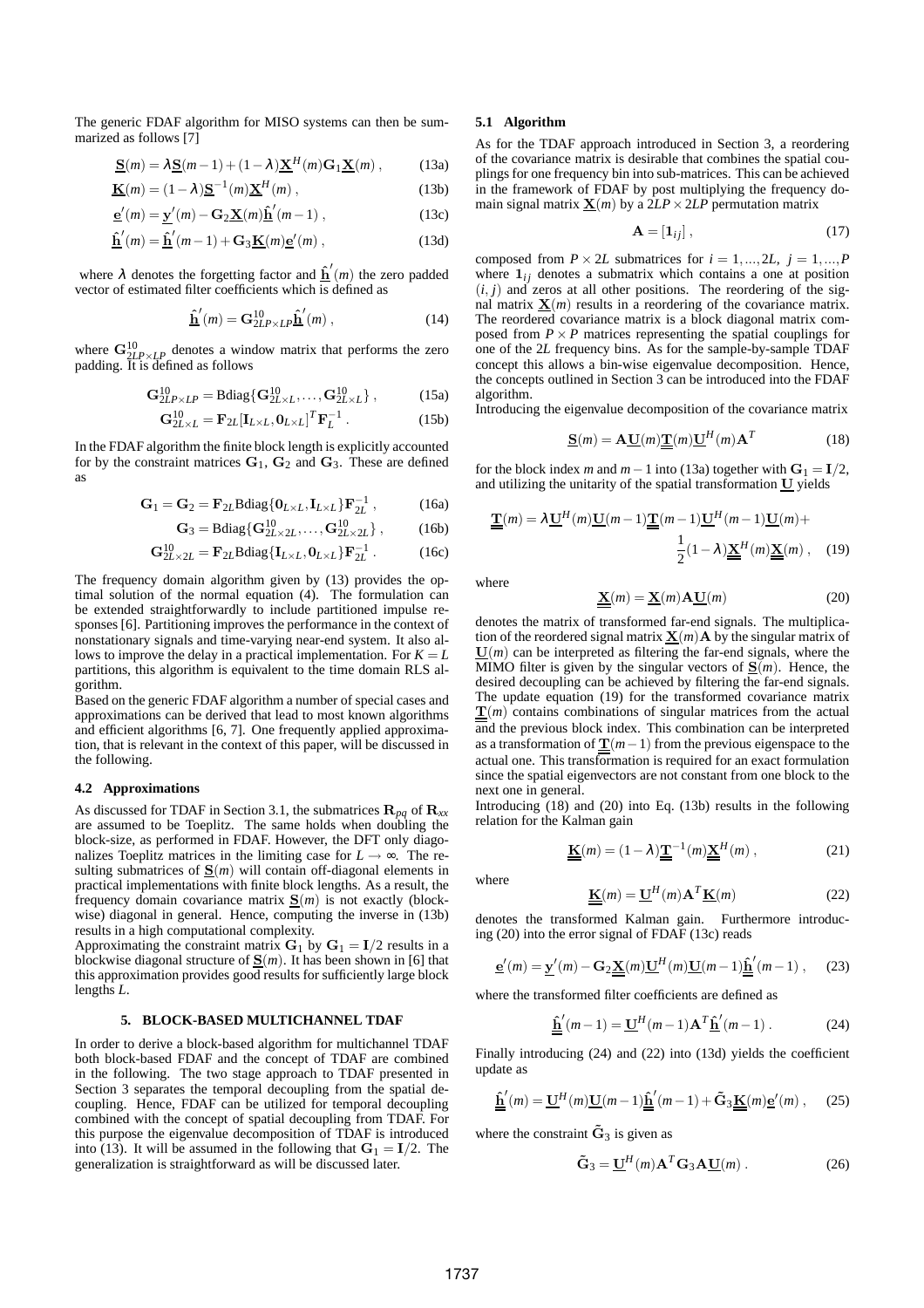The derived block-based TDAF algorithm will be summarized in the following. Equation (19) is in principle only required for the derivation, since the transformed covariance matrix  $\underline{\mathbf{T}}(m)$  is directly given by the eigenvalue decomposition. The following equations constitute the TDAF algorithm

$$
\underline{\mathbf{S}}(m) = \lambda \underline{\mathbf{S}}(m-1) + \frac{1}{2} (1 - \lambda) \underline{\mathbf{X}}^H(m) \underline{\mathbf{X}}(m) ,
$$
 (27a)

$$
\underline{\underline{\mathbf{T}}}(m) = \underline{\mathbf{U}}^{\prime\prime}(m) \mathbf{A}^{\prime} \underline{\mathbf{S}}(m) \mathbf{A} \underline{\mathbf{U}}(m) , \qquad (27b)
$$

$$
\underline{\underline{\mathbf{K}}}(m) = (1 - \lambda) \underline{\underline{\mathbf{T}}}^{-1}(m) \underline{\underline{\mathbf{X}}}^{H}(m), \qquad (27c)
$$

$$
\underline{\mathbf{e}}'(m) = \underline{\mathbf{y}}(m) - \mathbf{G}_2 \underline{\mathbf{X}}(m) \mathbf{G}_U \underline{\hat{\mathbf{h}}}'(m-1) ,
$$
 (27d)

$$
\underline{\underline{\hat{\mathbf{h}}}}'(m) = \mathbf{G}_U \underline{\underline{\hat{\mathbf{h}}}}'(m-1) + \tilde{\mathbf{G}}_3 \underline{\underline{\mathbf{K}}}(m) \underline{\mathbf{e}}'(m) ,\qquad(27e)
$$

where

$$
\mathbf{G}_U = \underline{\mathbf{U}}^H(m)\underline{\mathbf{U}}(m-1) \ . \tag{28}
$$

The algorithm defined by Eq. (27) constitutes a combination of the concepts of FDAF and TDAF. The decoupling of the covariance matrix is performed in a two-step approach. The DFT is used for temporal decoupling and an eigenvalue decomposition for spatial decoupling. The temporal decoupling is performed in a very efficient manner by applying FDAF. The required DFTs can be realized efficiently by the fast Fourier transform (FFT). For an exact spatial decoupling, an eigenvalue decomposition has to be performed. However, the derived formulation allows also to use a generic MIMO filtering of the far-end signals with the potential of finding efficient approximations of the exact solution.

The following section will briefly discuss variants of the baseline algorithm.

### **5.2 Variants**

The block-based TDAF algorithm (27) requires to compute the covariance matrix  $\underline{\mathbf{S}}(m)$  in order to derive the transformation  $\underline{\mathbf{U}}(m)$  of the far-end signals. An alternative is to derive the transformation directly from  $\underline{\mathbf{X}}^H(m)\underline{\mathbf{X}}(m)$  and to formulate a recursive update of the decoupled covariance matrix  $\underline{\mathbf{T}}(m)$ . The eigenvalue decomposition of  $\underline{\mathbf{X}}^H(m)\underline{\mathbf{X}}(m)$  is given as

$$
\underline{\mathbf{X}}^H(m)\underline{\mathbf{X}}(m) = \mathbf{A}\underline{\mathbf{U}}(m)\underline{\tilde{\mathbf{T}}}(m)\underline{\mathbf{U}}^H(m)\mathbf{A}^T.
$$
 (29)

Hence, we can define the transformed far-end signals similar to the derivation of TDAF, as given in the previous section by (20). These transformed signals can then be introduced into the derivation of FDAF as given in [7]. The resulting transformed covariance matrix is given as

$$
\underline{\underline{\mathbf{T}}}(m) = \lambda \mathbf{G}_U \underline{\underline{\mathbf{T}}}(m-1) \mathbf{G}_U^H + (1-\lambda) \underline{\underline{\tilde{\mathbf{T}}}}(m) ,
$$
 (30)

which can be combined straightforwardly with (27c)-(27e). However, the matrix  $G_U$  is different in this case

$$
\mathbf{G}_U = \underline{\mathbf{U}}^H(m)\mathbf{A}^T G_{2LP \times LP}^{10} \mathbf{B} \underline{\mathbf{U}}_L(m) \times
$$
  
 
$$
\times \underline{\mathbf{U}}_L(m-1)\mathbf{B}^T (G_{2LP \times LP}^{10})^H \mathbf{A} \underline{\mathbf{U}}(m-1), \quad (31)
$$

where the permutation matrix  $\bf{B}$  is defined in [7]. The constraint matrix  $G_U$  for both variants of the algorithm considers the transition of the eigenspaces of  $\underline{\mathbf{S}}(m)$  over time. The matrix  $\mathbf{G}_U$  takes the spatial changes in the far-end signals into account. This is due to the two-step approach to spatio-temporal decoupling of the farend signals applied in the presented TDAF approach. For spatially (quasi) stationary signals (i.e.,  $\underline{U}(m) \approx \underline{U}(m-1)$ ) this matrix can be approximated quite well by  $G_U = I$  for both variants. Note, that under this approximation both variants of the block-based TDAF algorithm are equivalent. The approximation of  $\mathbf{G}_U$  is also reasonable for situations where the forgetting factor  $\lambda$  is chosen close to



Figure 2: Block diagram of TDAF algorithm (adapted from [7]).

one.

In theory, the number of eigenvalues for one frequency bin which are not zero is given by the number of independent active sources in the far-end room. The other eigenvalues are zero or in practice close to zero. Hence, these eigenvalues and the associated eigenchannels can be neglected for the adaptation. This technique is also known as reduced rank TDAF. The application of a so-called thin eigenvalue decomposition computing only some of the eigenvalues provides the potential to lower the computational complexity.

The derivation of the block-based TDAF algorithm is so far based on the assumption that the constraint  $G_1$  is approximated by  $G_1 =$  $I/2$ . This assumption allows the bin-wise computation of the eigenvalue decomposition. However, the TDAF framework is also applicable when this constraint is not approximated. The singular vectors and values of the reordered covariance matrix have then to be computed by considering the entire  $2LP \times 2LP$  matrix, which may be computationally very demanding in practice.

#### **5.3 Implementation**

Some of the matrices in the formulation (27) of the TDAF algorithm exhibit sparse or diagonal structures giving the potential for optimization in a practical implementation. Figure 2 illustrates a block-diagram of the algorithm exploiting these structures. Due to the frequency-domain formulation provided by FDAF all operations can be performed efficiently in a bin-wise (scalar) fashion. However, the matrices  $\underline{\mathbf{U}}(m)$  and the constraints  $\mathbf{G}_3$  and  $\mathbf{G}_U$  constitute MIMO systems. If the constraints  $G_3$  and  $G_U$  are approximated by identity matrices, then the multichannel identification problem is reduced to *P* decoupled SISO identification problems within the transform domain.

## **6. RESULTS**

A typical multichannel AEC application scenario will be considered in the following to illustrate the properties of the developed TDAF algorithm.

The simulated geometrical setup consists of a near-end room with size  $6 \times 6 \times 3$  meters containing two loudspeakers ( $P = 2$ ) and one microphone. The near-end room was acoustically modeled by the image source method with an acoustic reflection factor at the walls of  $\rho = 0.9$ . The loudspeakers and the microphone are located at a